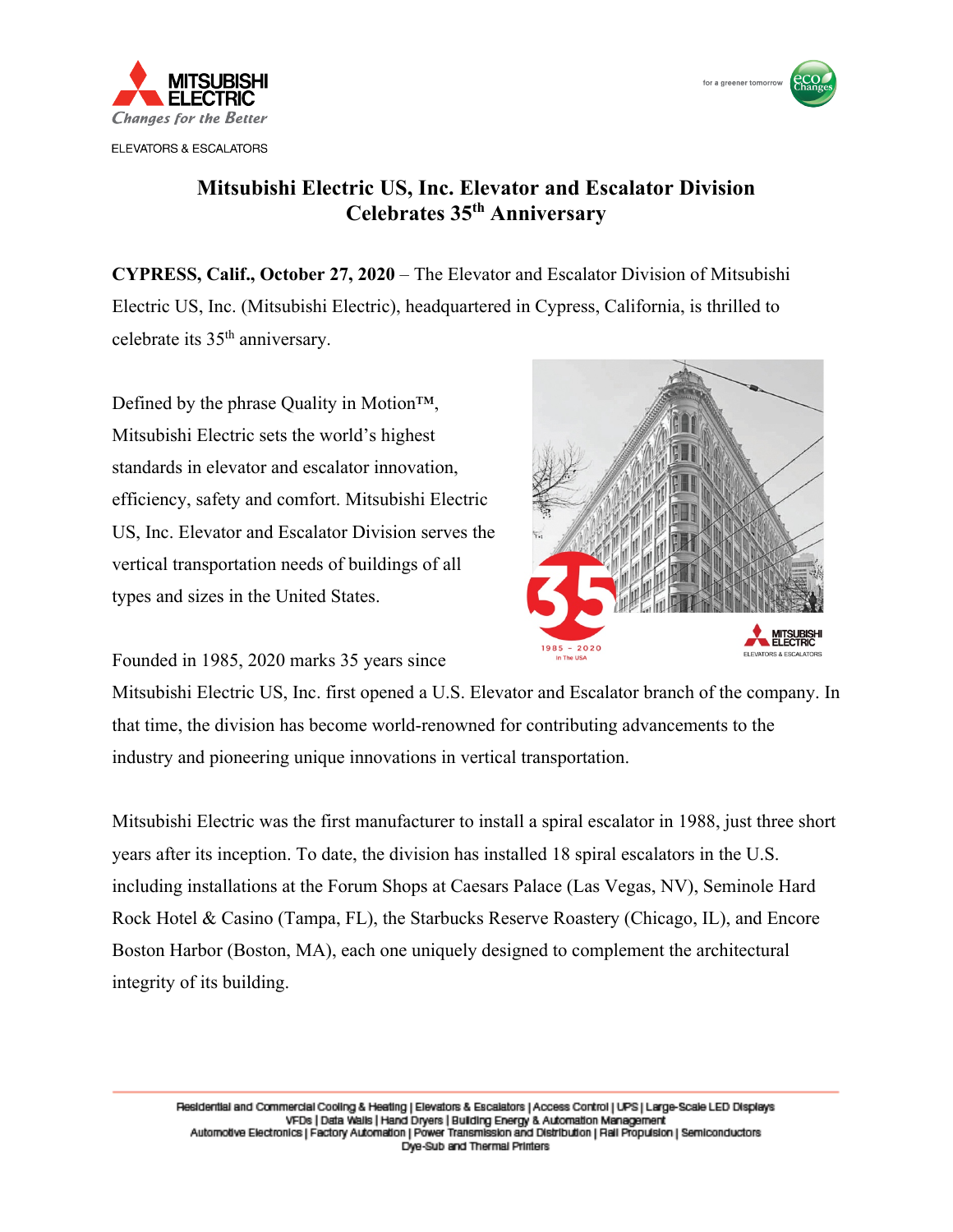Over the past 35 years, Mitsubishi Electric has earned an incredible reputation for reliability. Elevators manufactured or serviced by Mitsubishi Electric average less than one callback per unit per year. The division works diligently to provide its customers with quality, valuing it just as much as they do innovation.

"As a division of Mitsubishi Electric, one of the most forward-thinking global technology companies, we're incredibly proud of what we've been able to contribute," said Erik Zommers, senior vice president and general manager of Mitsubishi Electric US, Inc., Elevator and Escalator Division. "We pride ourselves on being ahead of the curve and, in some instances, inventing the curve. We're constantly looking for opportunities to challenge and stretch ourselves and we are excited for what our division will be able to dream up in the next 35 years."

To commemorate the anniversary, Mitsubishi Electric launched a year-long digital campaign: 35 Years in the USA. The campaign highlights milestones, product innovations, notable projects and the incredible people that have made the Elevator and Escalator Division what it is today.

Team members frequently support the community through the Elevator and Escalator Division's Lift Well-Being committee and the Mitsubishi Electric America Foundation. Recent initiatives include "Random Acts of Kindness" where team members wrote notes to local senior communities and spent volunteer hours on virtual mentorships supporting our youth. In spring 2020, employees raised money for Feeding America, the nation's largest domestic hunger-relief organization, through a Walk, Run or Step for Wellness activity challenge.

One featured team member who has been with the division nearly since its inception said, "I have loved working with a company committed to helping the communities where we work and produce products that are valued and serve humanity." Ivan Andrews, director of quality assurance and safety continued, "Mitsubishi Electric has shown me the value of living up to high ethical standards and has inspired me to make sure the quality of what we deliver always exceeds expectations."